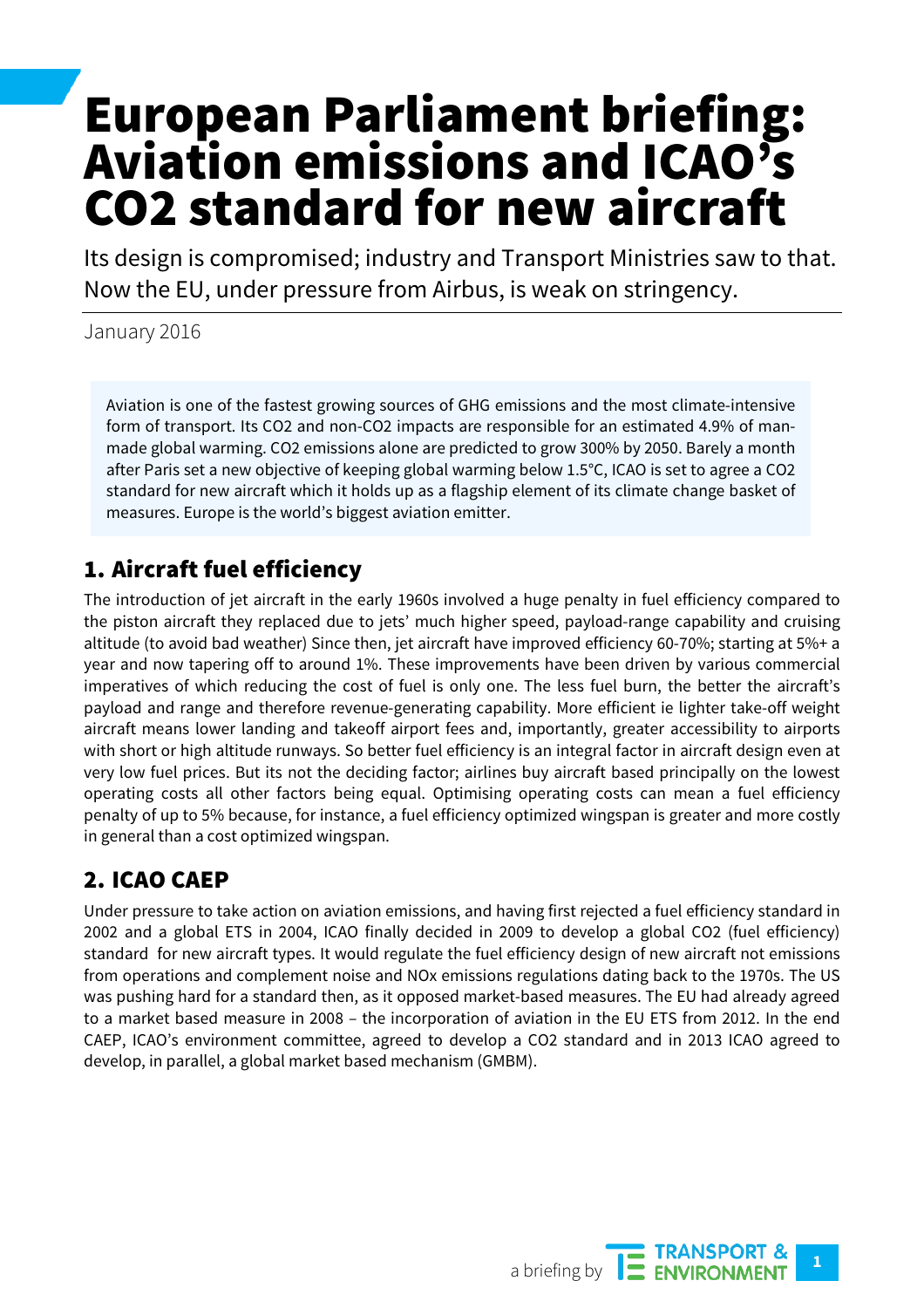

# **Past & extrapolated fuel efficiency NT**

Source: page 42-47 in http://www.pa.op.dlr.de/tac/2006/proceedings/proceedings.pdf

The potential for fuel efficiency improvements from new aircraft is significant but diminishes over time because today's new aircraft require some 10 years of development time to reach flight stage whereas developing the first jets took less than 2 years. The improvement margins are much smaller than, say, for cars and the challenge is precision; to set the standard such that it is intrusive enough without being impossible to achieve. Before work began, ICAO's own fuel burn experts concluded that future fuel efficiency improvements would be at least 0.5% per year, but could rise to 0.9% to 1.25% per year depending on regulatory pressure and industry efforts. In 2011, CAEP agreed that the purpose of the standard is to achieve emissions reductions beyond what would otherwise be achieved without the standard. The ICCT has set out the average fuel efficiency trends of sold aircraft<sup>[1](#page-1-0)</sup>. Technology trends as described are more stable<sup>[2](#page-1-1)</sup>. In the end, both trends should be about the same with a time lag<u>.</u>

# 3. Establishing the metric

Right at the beginning, CAEP members and industry set some significant ground rules*; all* aircraft would be covered by the one standard – from small business jets to the A380 – even though over 90% of the aircraft flying today are large aircraft produced by Boeing and Airbus. Data was provided by manufacturers under confidentiality agreements – covering aircraft of all sizes and ages – some back to the 1980s. It was also agreed with industry that the standard would be "transport capability neutral" i.e. range or payload would not influence the metric value (efficiency score) of aircraft being regulated nor would reductions in design speed be imposed. These conditions reflected manufacturers' concerns not to have the flexibility of design options constrained by regulators, and the airline industry (IATA's) emphasis on non-stop services, range, payload and speed. Crediting lightweight designs with a better efficiency score was also taken off the table. There was a late attempt to take account of aircraft size by adding a factor representing floor area (for passengers and freight). All it seems to have done is increase the scatter of aircraft MV and introduce a third dimension to the MV score making it conveniently impossible to compare the fuel efficiency of aircraft with other modes of transport.

The agreed MV formula requires measuring fuel burn at three representative "specific air range" (SAR) points at cruise – similar measurements are widely used in assessing aircraft performance. But by ignoring fuel burn at climb, MVs are somewhat less representative of short haul aircraft which are about 80% of all aircraft flying – the remaining 20% long-haul aircraft account, however, for over 80% of all emissions; the

<span id="page-1-1"></span><sup>2</sup> http://www.pa.op.dlr.de/tac/2006/proceedings/proceedings.pdf



<span id="page-1-0"></span> <sup>1</sup> http://theicct.org/fuel-efficiency-trends-new-commercial-jet-aircraft-1960-2014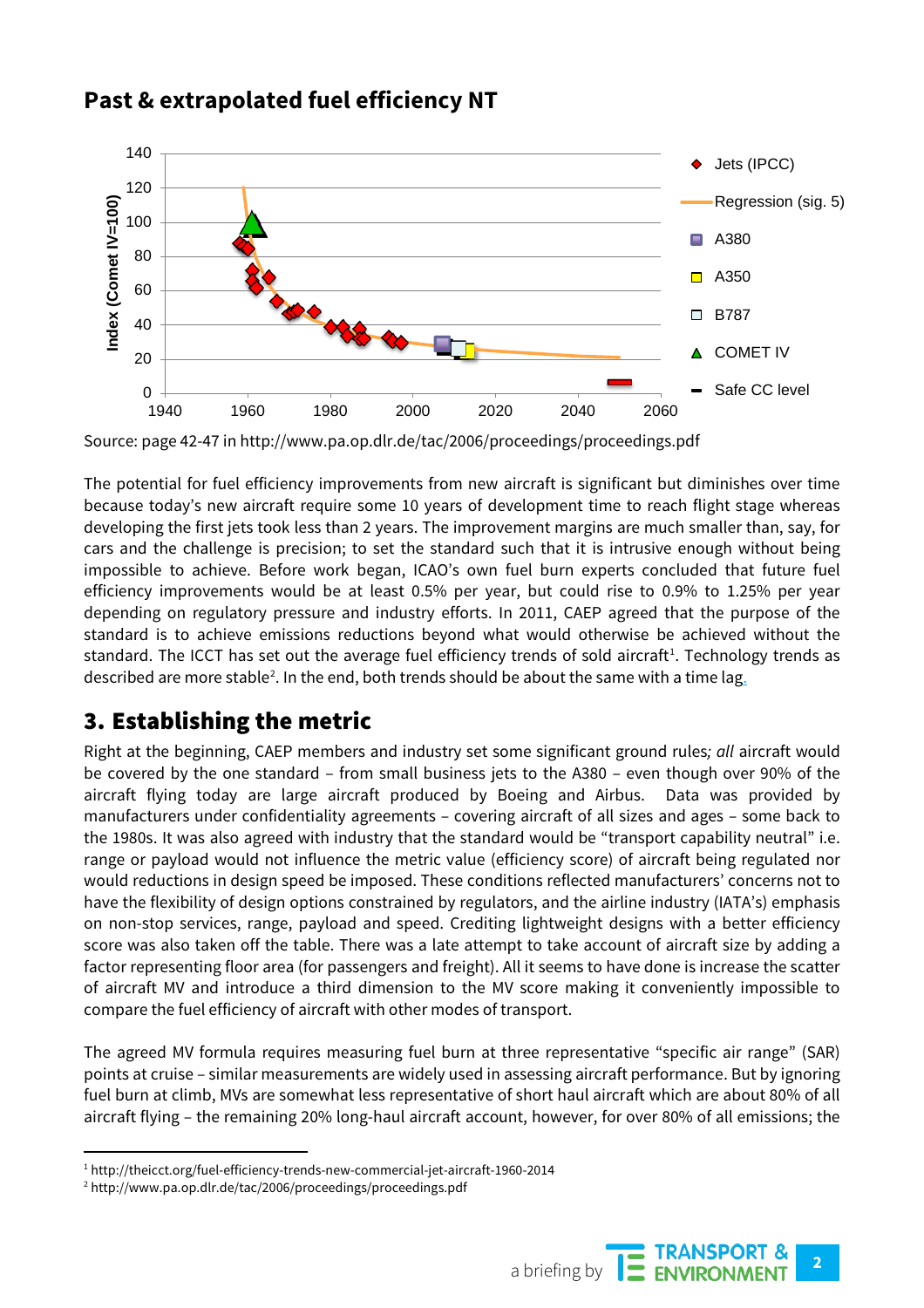"80-20 rule." Having agreed the MV, CAEP then moved to address stringency by plotting all aircraft MV. This meant plotting MVs for ALL in production aircraft stretching back nearly 40 years. A bit like setting 2020 car efficiency standards by referring to 1980s models.

More extraordinary is the static concept of the standard – seemingly not challenged at the time. ICAO noise and NOx standards require bolt-on technologies to meet a fixed regulatory limit for, say, 10 years. When a more stringent limit is agreed, better technology to meet the new limit is required, again for say 10 years. Such a standard is not appropriate for regulating fuel burn in aircraft since designing jet aircraft is one of constant efficiency improvement. How can a straight line regulate a dynamically changing parameter in the precise way required here?

This is what the standard would have looked like versus actual average annual improvements in fuel efficiency, had it been introduced at the dawn of the jet age in 1960.



#### **Consequences of a static standard when introduced in 1960**

A sloping stringency coupled with averaging and banking as is used with car standards was a potential option. But how could a certain aircraft type which failed the CO2 part of certification requirements, be certified only because manufacturers sold sufficient compliant other types? The world is black and white. This of course begged the question of why the MV itself needed to be a certified value. Certification is a safety question. Fuel efficiency is not. If car manufacturers in Europe don't comply with CO2 standards, they pay a fine per vehicle sold. Requiring aircraft MV to be certified, conveniently complicates the process no end and allows manufacturers to hold the whole process hostage. New aircraft types today may take 10 years to bring to production and cost \$15 billion to develop. Which regulator will fail such an aircraft and see its manufacturer potentially go bust?

Here is a representation of what the static standard, as envisaged, will do. Even if there is an impact at the start, the historical progression of real efficiency (dotted line scenarios) soon overtakes the straight lines.

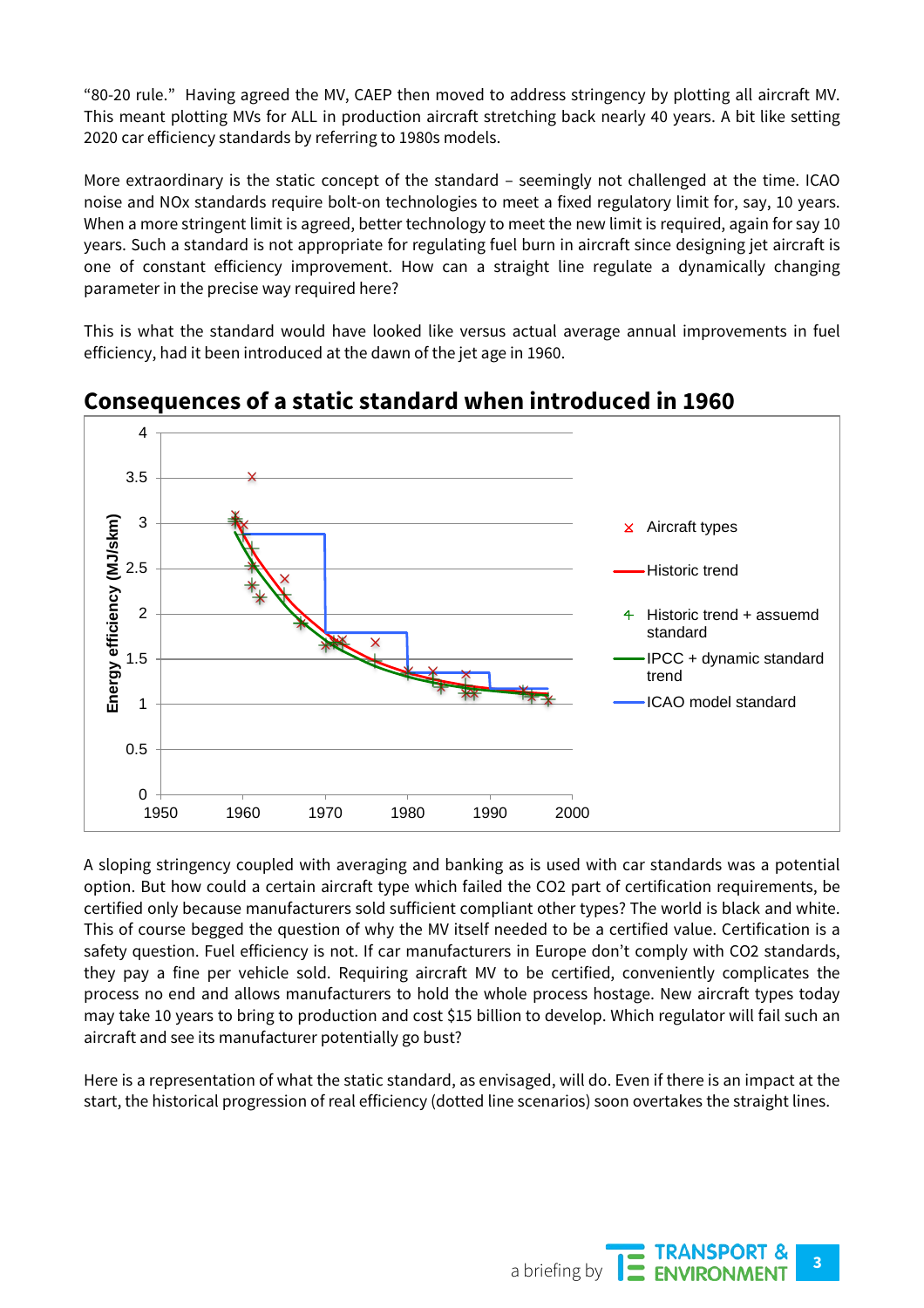#### **Representation of static stringency options under consideration**



#### 4. Stringency

In 2013, CAEP decided that the stringency options for the standard would all be based on TRL8 (technology readiness level 8 – ie technology already flying) in year 2016. This decision was strongly promoted by industry and just as strongly opposed by civil society. The problem with this is that the standard for new aircraft types will probably come into effect in 2020 which means the first newly designed aircraft type certified under the standard will not fly before 2024. So there is 8+ years of technology and efficiency improvements to be had before the aircraft flies yet its CO2 metric value regulatory requirement can't be based on anything better than 2016 technology.

In order to decide stringency, MVs for all aircraft flying as at 2016 were plotted. Estimated project aircraft MVs were then added. Project aircraft being defined as all new aircraft under development since about 2012, i.e. the early stages of the standard development, which took 6 years which would be flying by 2020. However it was agreed that any regulatory stringency would not require project aircraft to comply – since it was conceded that the project aircraft were already in development and couldn't be expected to undergo a "technology fix" by 2020 to make them comply. This affects aircraft such as the A319NEO, A320NEO, all B737-MAX's, all A350's and all B787's. On top of this, industry declined to provide any estimates on what were called "parametric aircraft" - aircraft not yet under 'official' development but that might fly for the first time after about 2025. So "parametric" aircraft that will first fly in 2025 will also only have to meet the 2016 frozen technology standard. Such technology will fly on new aircraft this year. It is a fact that new aircraft with a lower fuel efficiency than their predecessors are effectively unsellable. Civil society therefore believes that current proposals for the standard for new aircraft types when applied to new types first flying in 2025 will, if agreed, have no effect whatsoever on their CO2 performance – other than permitting industry to stick a green label on the fuselage.

Aside from regulating new aircraft types - for example a Boeing 797 or an Airbus A390 - which these days

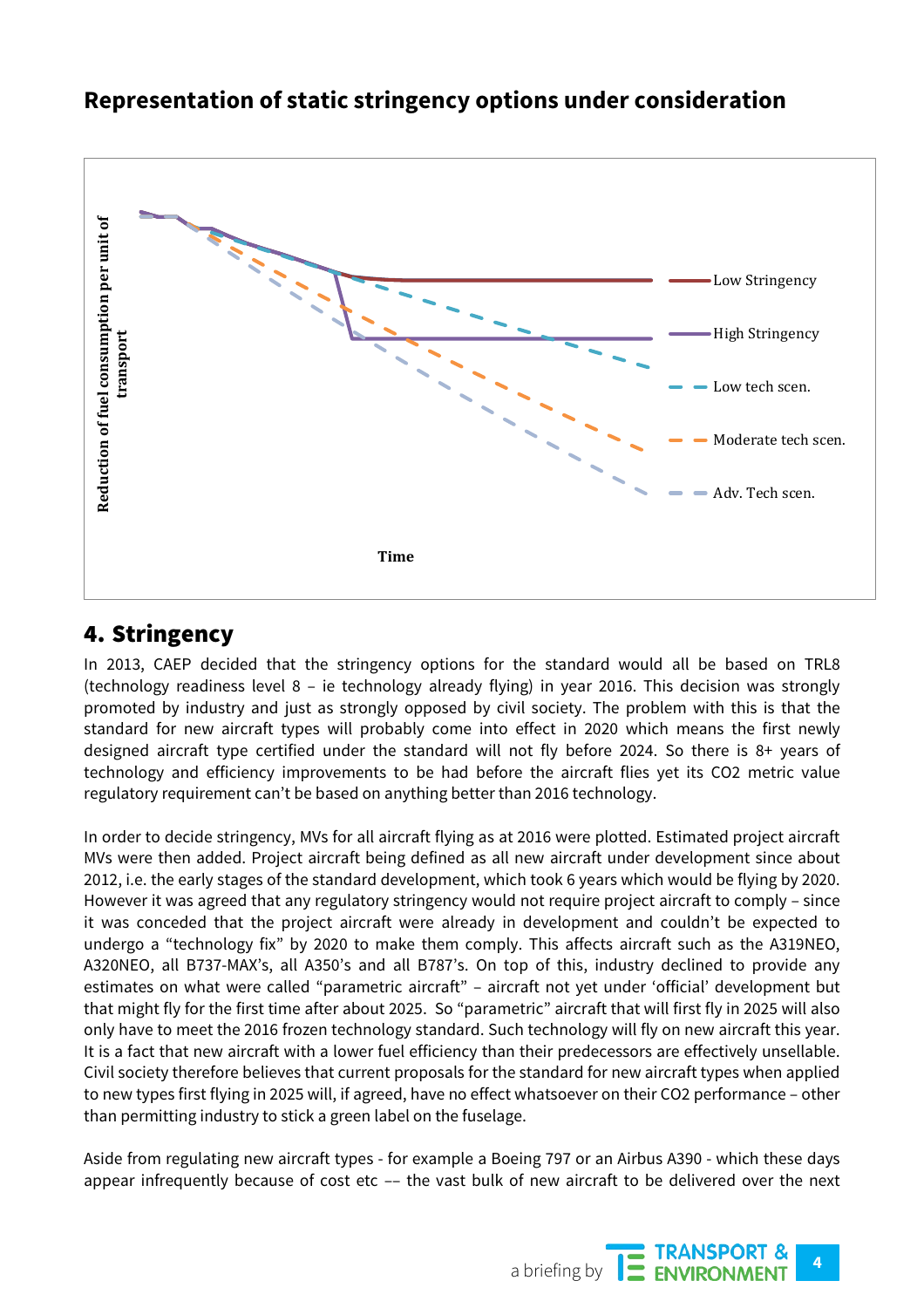generation are existing in production aircraft or their derivatives – e.g. the neos or stretches. Things seem to be moving in the direction of regulating these in-production (inP) aircraft.



In 2030 only regulating NT aircraft might cover 5% of the then global fleet – although "regulating" doesn't mean the standard has necessarily impacted fuel efficiency. By "regulating" inP aircraft as well, potentially 50% of the world's fleet would be "covered" i.e. hold a CO2 standard compliance certificate. That doesn't necessarily mean the standard will have had an impact on inP fuel efficiency – that depends on stringency. The fleet will grow 70% to over 40,000 aircraft between 2015 and 2030.

# 5. ICAO CAEP 10

CAEP will meet in early February 2016 to agree on the standard which then must be approved by the ICAO Council and adopted by ICAO members as "SARP"s to Annex 16 of the Chicago Convention. States can agree to comply or file a difference. The US is under pressure to see a robust standard agreed because under the US EPA's June 2015 endangerment finding, the EPA has the option to develop its own domestic standard if it finds the ICAO result wanting. A US standard would bind US manufactures and any non-US manufacturers with regards to aircraft sold and registered in the US. Europe is reported to be starting the negotiations with a much weaker proposal. There is also the question of other manufacturing countries eg Russia, the Ukraine, China, Brazil, Canada – relatively small volume manufacturers and less sophisticated products. Over 90% of global emissions stem from large Airbus and Boeing aircraft. They are the emissions which the standard must first address effectively.